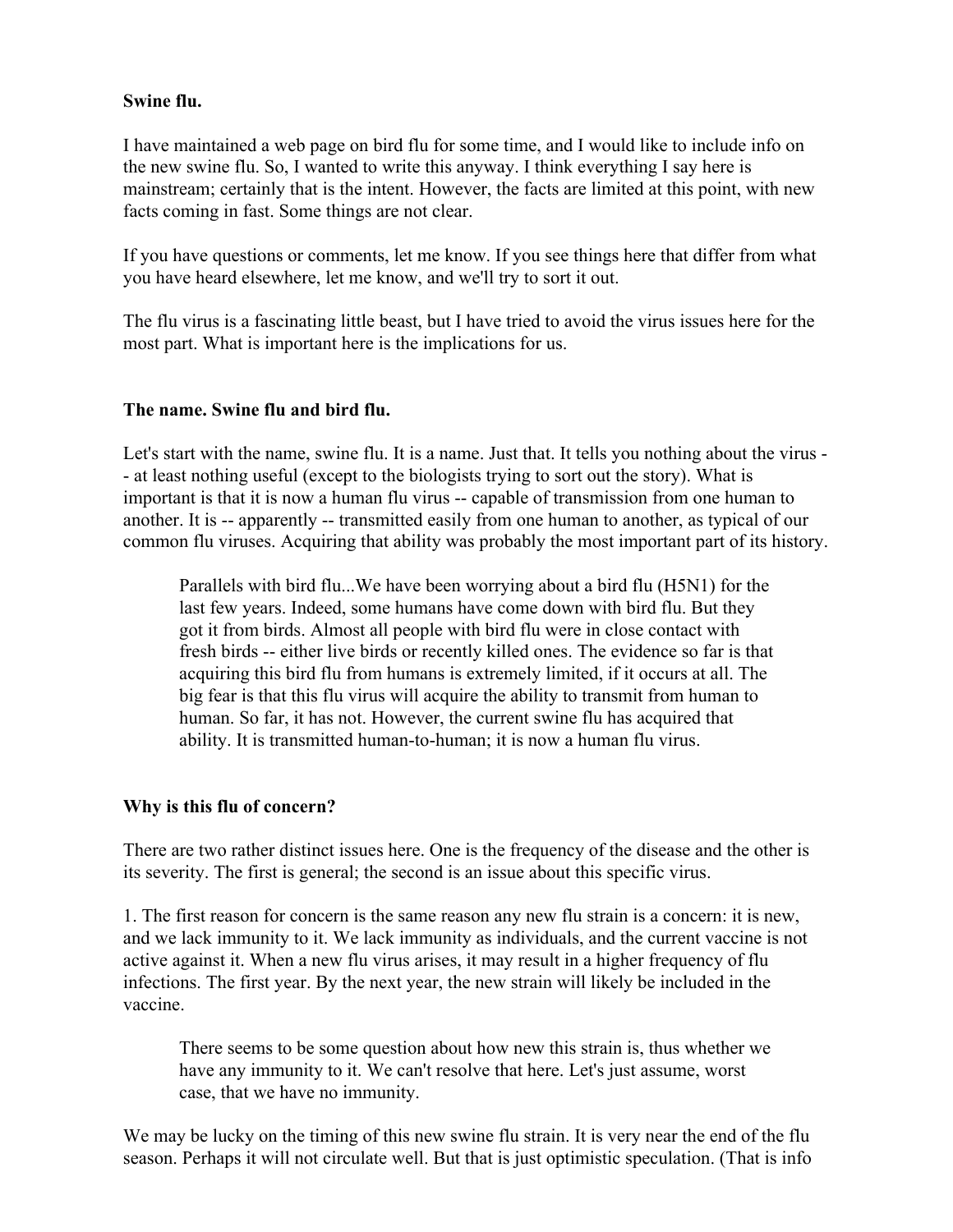for the northern hemisphere. The flu season is the opposite in the south. Hm, the new strain could make it to Australia by late May.)

So, the new strain might cause a higher frequency of flu for a while.

2. Severity of the disease.

What about severity of disease? That is a different issue. It is not predictable (it is not relevant that it may come from swine or bird), and the data so far is frankly confusing.

In humans, flu is an upper respiratory infection (which is part of why it is so easily transmitted). The course is familiar enough, and most people survive fine, after some unpleasantness. However, it is a significant killer -- about 30,000 each year in the US. For the most part, the common flu kills the infirm, by allowing secondary infections. Most flu deaths are among the elderly, and others who would seem vulnerable. However, some flu virus has a second trick. It over-stimulates our immune system, causing a fatal reaction. The term used is that it causes a "cytokine storm"; cytokines are regulator molecules, something like hormones. This effect is greatest in those who are young and healthy; it is hard to over-stimulate the immune system in those whose immune system is weakened. Thus a flu virus with this mode of action preferentially kills people in mid-life -- people who seemed vigorous. The 1918 flu virus did this, and it seems that the current H5N1 bird flu that we worry about does this, which is why it is of such concern.

So what does this new swine flu do? Well, that is where the confusion is. In Mexico it seems to be causing serious illness and death among the young. But outside of Mexico, it seems to be causing a very mild flu, with few deaths or even serious consequences so far. This holds even for those who seem to have caught their flu in Mexico a week ago. This makes no sense, and it serves little purpose to speculate on the reason at this point. (A major problem is that the data are very fragmentary at this point.) The main conclusion for now may be that there is some reason to be concerned that this might be a flu virus capable of causing serious illness, though the case is incomplete at this point.

# Eating pork? Eating bird?

You will not get swine flu by eating swine (pig, pork), and you will not get bird flu by eating bird (chicken). This assumes only proper food handling and cooking. The flu virus will not survive even modest cooking. The food handling issue is that there might be virus on the meat; you need to avoid ingesting uncooked material. These comments hold for flu virus, but also more generally for almost all meat-borne illnesses. The only one that really resists ordinary cooking is the BSE agent (variant Creutzfeld Jakob disease, or mad cow disease). However the BSE agent is poorly transmissible and rare.

If anyone is in close contact with pigs, that is a separate issue to consider. However, there is no reason to believe that the swine flu of concern, now a human flu, is actually present in any pigs, except possibly in Mexico. (Any hog farmers here? Does anyone keep a pig as a pet? Apparently, they make good pets, and are becoming popular. But an isolated pig as a pet is probably more in danger of getting the flu from you than you are from the pig.)